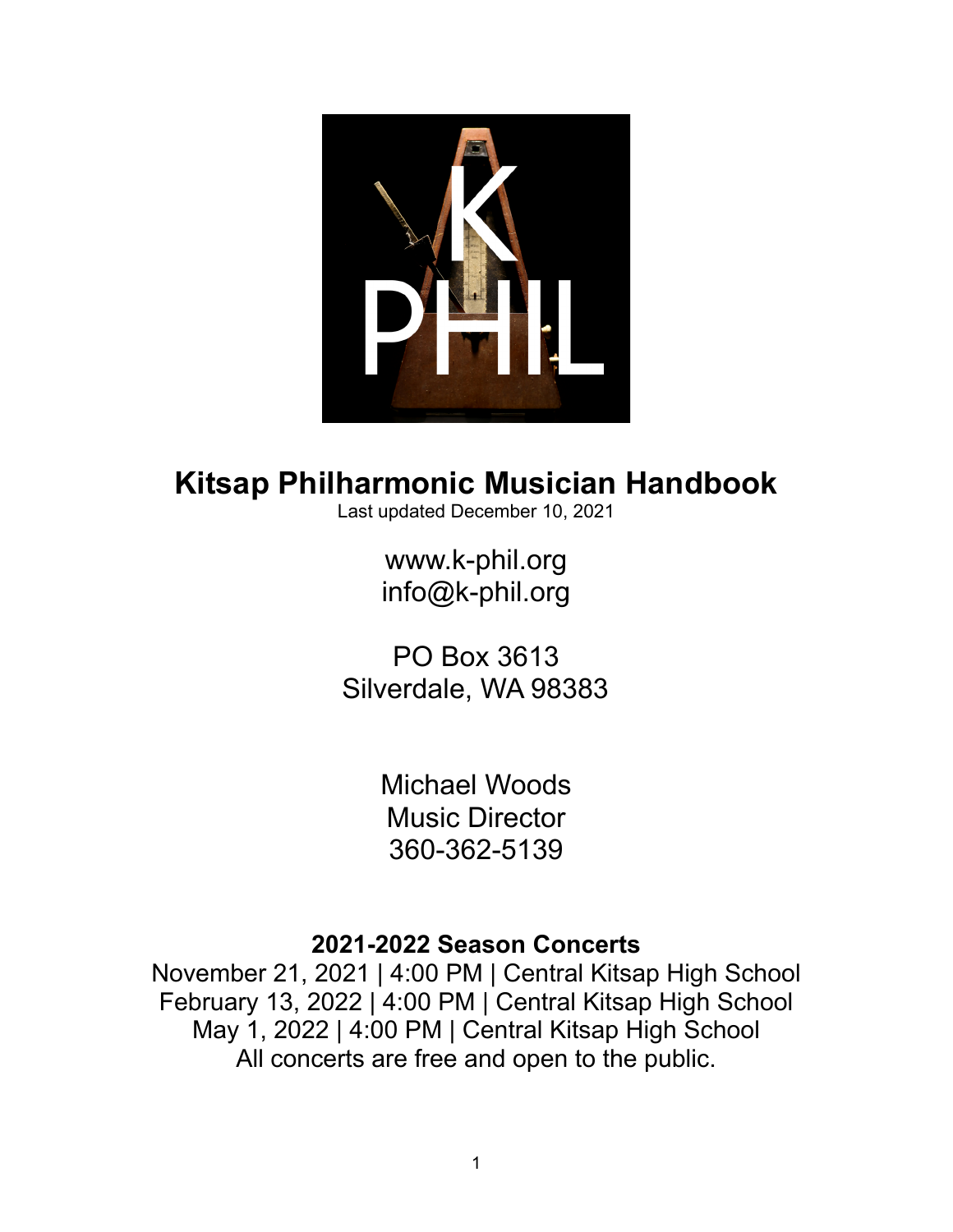## **Student Responsibilities**

**Attendance:** Musicians are expected to attend all rehearsals and sectionals. Please arrive at least 15 minutes before rehearsals to warm-up.

**Absences:** Students must report absences at **www.k-phil.org/absence**. Up to 2 excused absences are allowed per concert cycle. Reasons for excused absences include, but are not limited to: illness, family emergencies, required school activities, and poor weather conditions. Musicians with an unexcused absence or more than 2 excused absences per concert cycle may be ineligible to perform for that concert. Students will be informed on the weekend before a concert if they are not eligible to perform.

**Face Masks:** Face masks are required inside the building. Strings and percussion musicians are required to wear masks at all times. Woodwind and brass musicians are required to wear a face mask when not playing and should have bell covers.

**Music:** Music will be distributed to students each concert cycle. Students should store their music in the folder provided and mark it in pencil only (no colored pencils, pens, highlighters etc.) to keep it in good condition. Students are responsible for bringing their music and a pencil to every rehearsal. Music will be collected after each concert. Lost or damaged music will result in a fine of \$10 per piece of music.

#### **Percussion:**

- Arrive at least 15 minutes prior to rehearsal for setup.
- All necessary stands, mallets, instruments, and other equipment must be ready by the start of rehearsal.
- Do not leave rehearsal until all percussion instruments are securely put away.
- Come prepared with all music and mallets each week as sectionals may consist of repertoire not necessarily covered during rehearsal.
- You may be called on to help load and unload percussion equipment for dress rehearsals and concerts. Please check with your conductor.

## **Parent Responsibilities**

For student safety, please do not drop off your child more than 30 minutes prior to rehearsal and be prompt in picking up your child following rehearsal.

We welcome parent participation and input. We will have volunteer opportunities for chaperoning backstage during concerts, bringing cookies to concerts, organizing fundraisers, and more. We will also hold a **parent meeting** at CKHS on September 19, 2021 at 5:30 PM to meet parents and answer questions.

**Tuition:** Annual tuition is \$420. It can be paid in full or in three installments (\$140 each) over the course of the season. If you choose to pay in three installments, the deadlines are October 10, 2021; January 9, 2022; and March 20, 2022. Failure to pay an installment may result in a musician being unable to perform in that concert.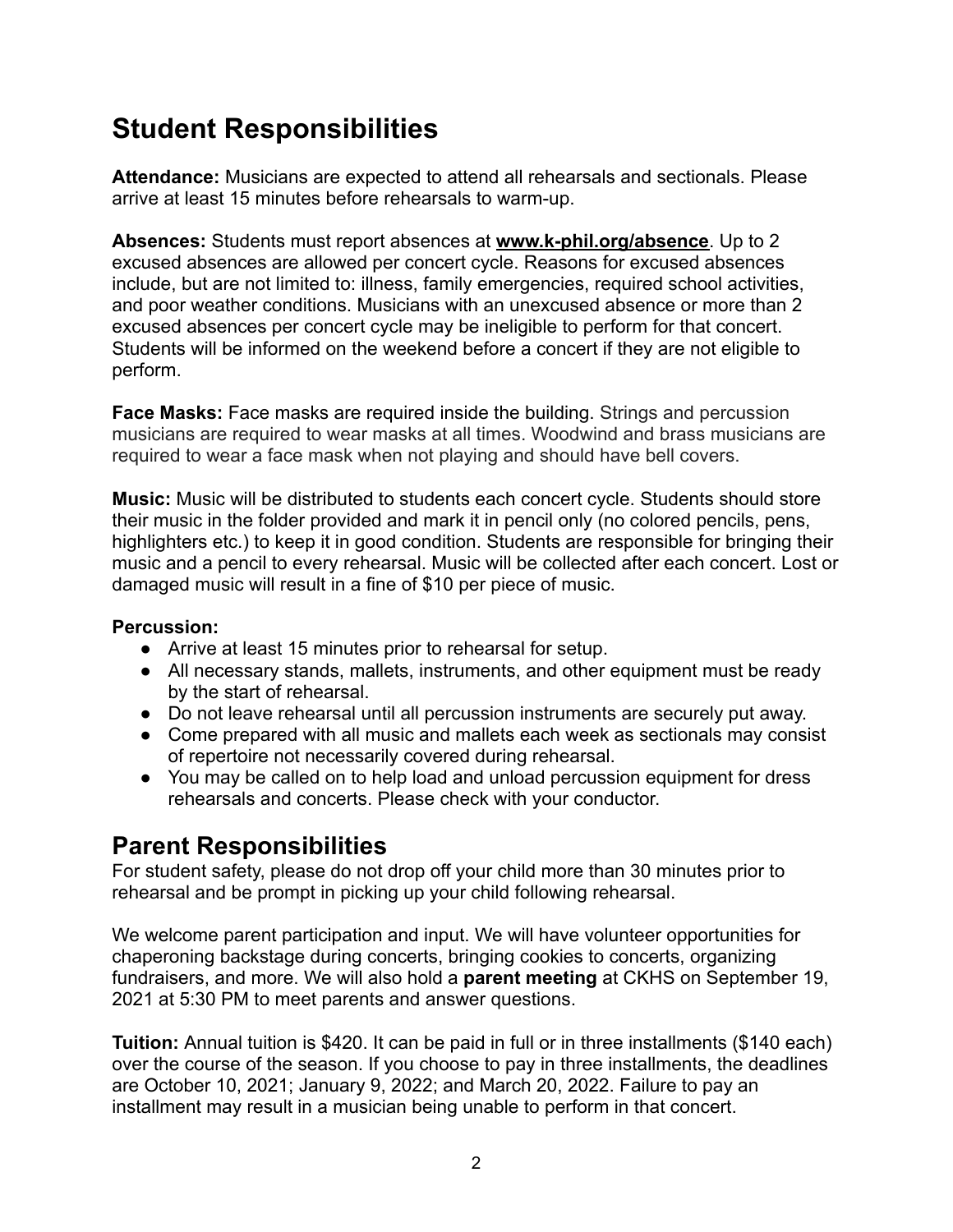Tuition payments may be made using a credit card at **www.k-phil.org/tuition** or with cash/check mailed to Kitsap Philharmonic at PO Box 3613, Silverdale, WA 98383.

**Scholarships:** There are scholarships available. Please contact Michael Woods at info@k-phil.org for further information and fill out the scholarship form at www.k-phil.org/scholarships. For students participating for only part of the year, tuition will be reduced to \$280 for joining during the second concert cycle and \$140 for joining during the third concert cycle.

**Refunds:** In order to receive a refund, families must send a withdrawal letter to the K-Phil PO Box. Withdrawals received before the fall payment deadline (October 10, 2021) will receive a refund of \$280. Withdrawals received before the winter payment deadline (January 9, 2022) will receive a refund of \$140. There are no refunds after the spring payment deadline (March 20, 2022).

## **Concerts**

Concerts are part of the learning experience and should be thought of as part of the instruction that we provide. Certain standards are asked of every concert participant.

- On concert days, each group will arrive early at the concert venue for a mandatory dress rehearsal. Concert dress is not required for the dress rehearsal.
- Upon arrival, students should unpack instruments in the designated green room and warm up. A parent volunteer will lead students as a group to the stage.
- After the dress rehearsal, students will return to the green room. By 3:30 PM, students should be dressed in concert attire and ready to perform.
- Parent volunteers will guide musicians to the stage when it is time to perform. Leave all electronic devices, purses, coats, etc. in the green room.
- Upon completion of the performance, groups will quietly exit the stage as instructed and sit in the designated area in the theater to listen to the remainder of the concert. Please make sure your instrument is safe and quiet.
- Musicians are expected to conduct themselves in a responsible, respectful, and helpful manner at all times.

**Concert Dress:** Students should wear a long sleeve black dress shirt or blouse with slacks or a skirt that extends beyond the knees. Black socks or tights and black dress shoes. Students may also choose to wear a black dress or a tuxedo with a white shirt. No jeans, white socks, athletic shoes, plunging necklines, slits, open backs, or transparent materials.

Failure to comply with this dress code may result in a musician being unable to perform.

**Tickets:** All concerts are free and open to the public with open seating and no tickets.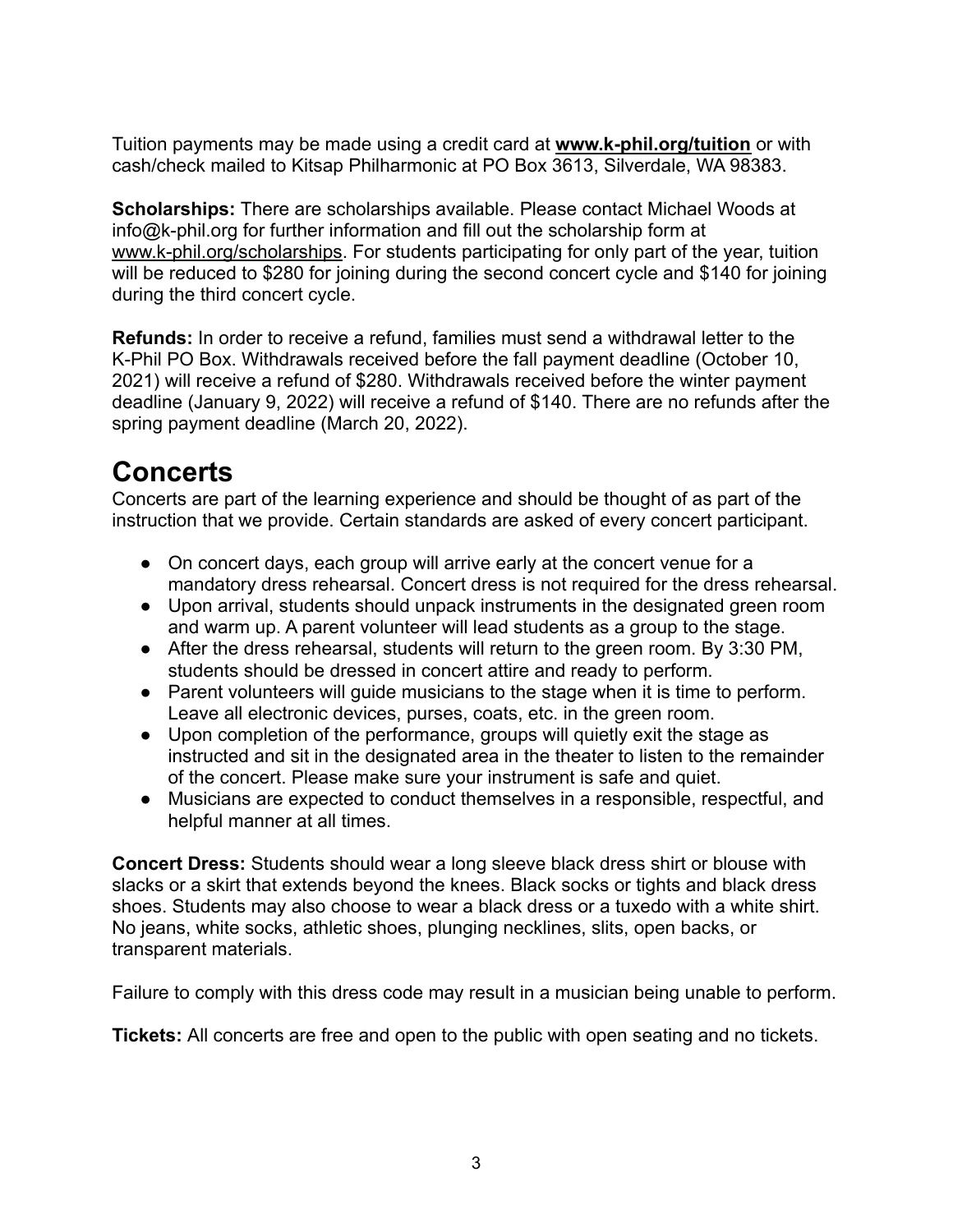### **Weather**

Cancellations due to weather will be posted on the website and Facebook, as well as emailed to all students. Weather conditions can vary widely across Kitsap County. Please assess your local conditions before driving to rehearsal. If you feel traveling is unsafe, report your absence through the website as soon as possible.

#### **Donations**

Kitsap Philharmonic is a nonprofit 501(c)(3) organization. You can help ensure the health and vitality of K-Phil through a tax-deductible financial contribution. Please spread the word about K-Phil to family and friends. We value your support. Donations can be made online at www.k-phil.org/donate.

## **Sponsorship**

Please contact K-Phil if you are interested in sponsoring a concert.

## **Executive Board**

Board meetings are held at least once per concert cycle. If you are interested in serving on the Board, please contact a board or staff member to find out further information.

2021 - 2022 Board Officers:

| President             | <b>Brian Humm</b>   |
|-----------------------|---------------------|
| <b>Vice President</b> | <b>Brian Vaught</b> |
| Secretary             | <b>Max Karler</b>   |
| <b>Treasurer</b>      | Lina McDonald       |

## **Artistic Staff**

Michael Woods, Music Director Reid Blickenstaff, Violin Paula Ferguson, Violin Carmen Larson, Viola Keira Merwine, Cello & Bass Sondra Shamrell, Woodwinds Shelly Devlin, Brass

## **Non-Discrimination Policy**

Kitsap Philharmonic will not discriminate against any person based on race, color, gender, gender expression, sexual orientation, religion, age, marital status, national or ethnic origin, the presence of any sensory, mental or physical disability, or any other basis prohibited by law.